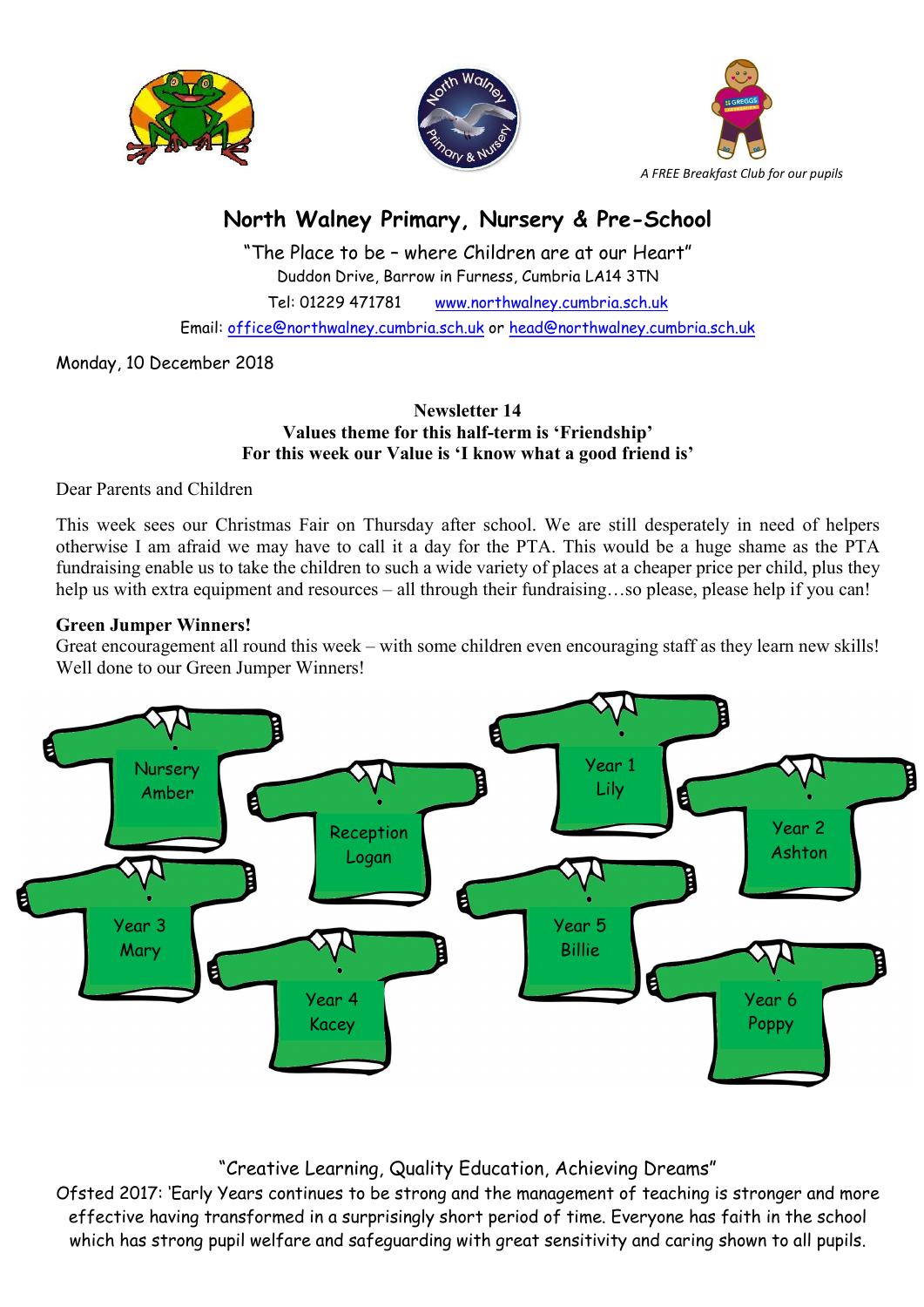#### Video Games Club

The last session is this week on  $12<sup>th</sup>$  December – but don't worry, it will be back in January!

### Natterjacks Christmas Party – Wednesday 19th December

This is only for those children who already pre-booked for the night I'm afraid and therefore will be closed to any other children on Wednesday as the Natterjacks all get together and celebrate Christmas with their own little party. Thank you to Jenny, Cora and Chloe for making Natterjacks a continuing success for our school!

#### Christmas Performance at St Mary's Church

This is on Thursday 20<sup>th</sup> December and will start at 1:30pm. Please do come along and join us if you can as it would be wonderful to fill the church once again as the children put on their own version of the Christmas Story.

And this week's winner is….

This week's winning number is 17 and the winner is Mrs Hunt. Congratulations! Don't forget to cover the Christmas holidays so you are still in it to win it!

### Last day of term – Christmas Jumper Day –  $21<sup>st</sup>$  December

On the last day of term we will be having our Christmas Jumper and accessories day! School will finish at 1:15pm that day so please make sure you have made arrangements for your child to be collected. Of course, there will be no Natterjacks that day either!

## Payments and Bills

As we approach the Christmas holidays, please can you make sure that all bills are paid so that we can start 2019 with everyone at zero. Many thanks.

## Year 1 and 2 Christmas Reading Challenge

There are only 2 weeks left before we break up for Christmas (eek!) so Mrs Hodgkiss, Miss Mountford and Miss Gilmour have decided to give the children a little challenge. Any child who reads at home 8 times before the end of term (and has their reading record signed by a grown-up at home each day they read) will win a prize! So get reading children, and grown-ups don't forget to sign those reading record books- let's see how many prizes we'll be able to give out at the end of term.

## Barrow Light up the Park – Friday 14th January 2018

The PTA have sponsored some of the lights this year so we are wondering who will be able to spot our school logo as you wander round the beautiful setting of lights this Friday? Please do tweet or facebook any pictures to us! Full details are on our Facebook page and Twitter feed.